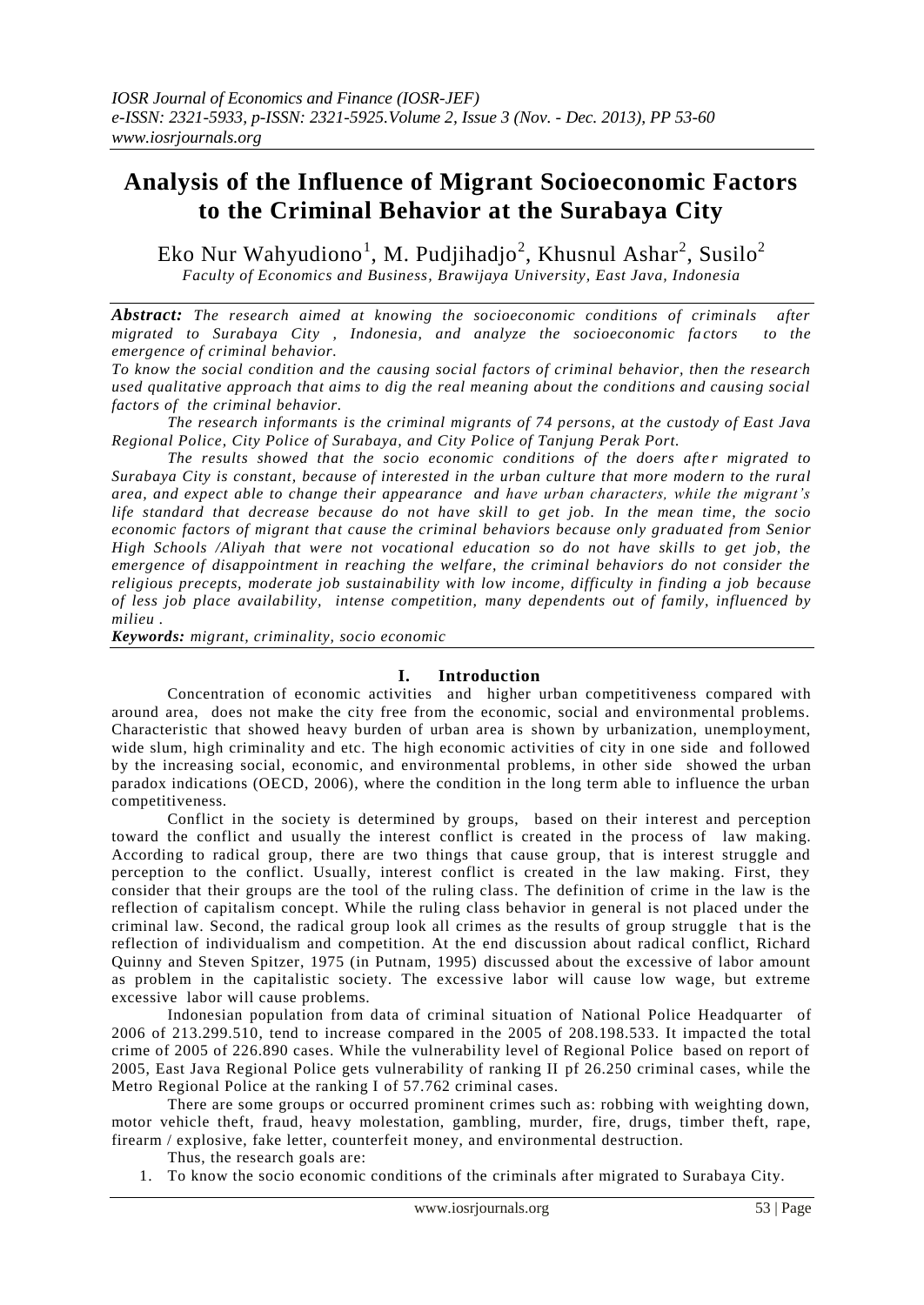2. To analyze the socio economic factors of migrant toward the criminal behavior emergence.

## **2.1. Migration theory**

**II. Literature Review**

Economic theory about rural-urban migration was stated by Todaro (2003), that the migration flow occurs as the response to the different income between urban and rural area. They will migrate if the net income in the city is higher then in the village.

- The Todaro migration model (2003) had four basic thoughts as follow:
- 1. Rural-urban migration is stimulated especially by the rational economic consideration that occurs that relate with the profit or benefit and re lative cost of the migration.
- 2. Decision to migrate depend on the difference between the expected income in the city and the actual income in the village.
- 3. Possibility to get job in the city that relate directly with the jobs in the rural area, so inversely with the urban unemployment.

The migration from the poor area to the rich area not limited at the man powers, but also the capital at the poor area. The capital will flow from poor to the rich area. According to Hirchman (1958), economic development is considered geographically as not balanced, not spread evenly in all directions. Initially, the economic development will be centered in some areas. Because of that, in a country, its area can be divided into two areas, rich and poor area. In the development process, the differences become wider because there are some factors that cause the poor area difficult to develop relatively. According to Hirchman, the factor called as trickle down effect and polarization effect.

## **2.2. Basic theory of criminal**

Criminality term has been viewed from different viewpoints. Some have equated it with sin or lie, and other definition states it as danger behavior or deviant behavior from the social norm. The sociologists considered the crime as unlawful actions. However, if the crime is defined as the law violation, civil servants and politician are permitted to value it from the social foundation and the scientific concept.

According to Sutherland (1949), there are some crime types, such as:

- 1. White collar crime, crime that is done by respectable persons, that have high social status in his work. White collar cost three times than other crimes, including against the law, money embezzlement, price fixing, industrial safety violation, and representation mistake of advertising.
- 2. Organized crime, all activities from all groups with hierarchic organization, where the members do illegal business or with illegal power.
- 3. Juvenile crime become extraordinary concerns in the modern society. Some countries react with frustration to the juvenile crime, for example the increasing number of juvenile crime.

#### **2.3. Relationship between criminality and economic modernization**

The most reliable and popular social control theory stated by Travis Hirschi, 1969 (in Atmasasmita, 2005) about social bond concept. Hirschi sure that the someone behavior is the reflection of various viewpoint about ethics. His opinion is someone free to do crime or deviant behavior because there is no relation or less moral relation of the doer to the society.

#### **2.4. Relationship between crime and unemployment**

John Hagan (1998) stated in the macro analysis, his attention more directed to the unemployment as the causes of the crime. In contrary in the micro analysis, the possibility that will be studied is the contrary condition, that is the relationship analysis between the criminal action and the unemployment emergence.

At the micro analysis, Hagan (1998) stated the criminal action is one of factors that have roles in the occurrence of unemployment. The juvenile crime usually is action that occurred earlier in the individual life spans and ended when the individual reached mature and then become unemployment. Hagan tried to analyze the causality relationship between crime as the causes and the unemployment as the consequences.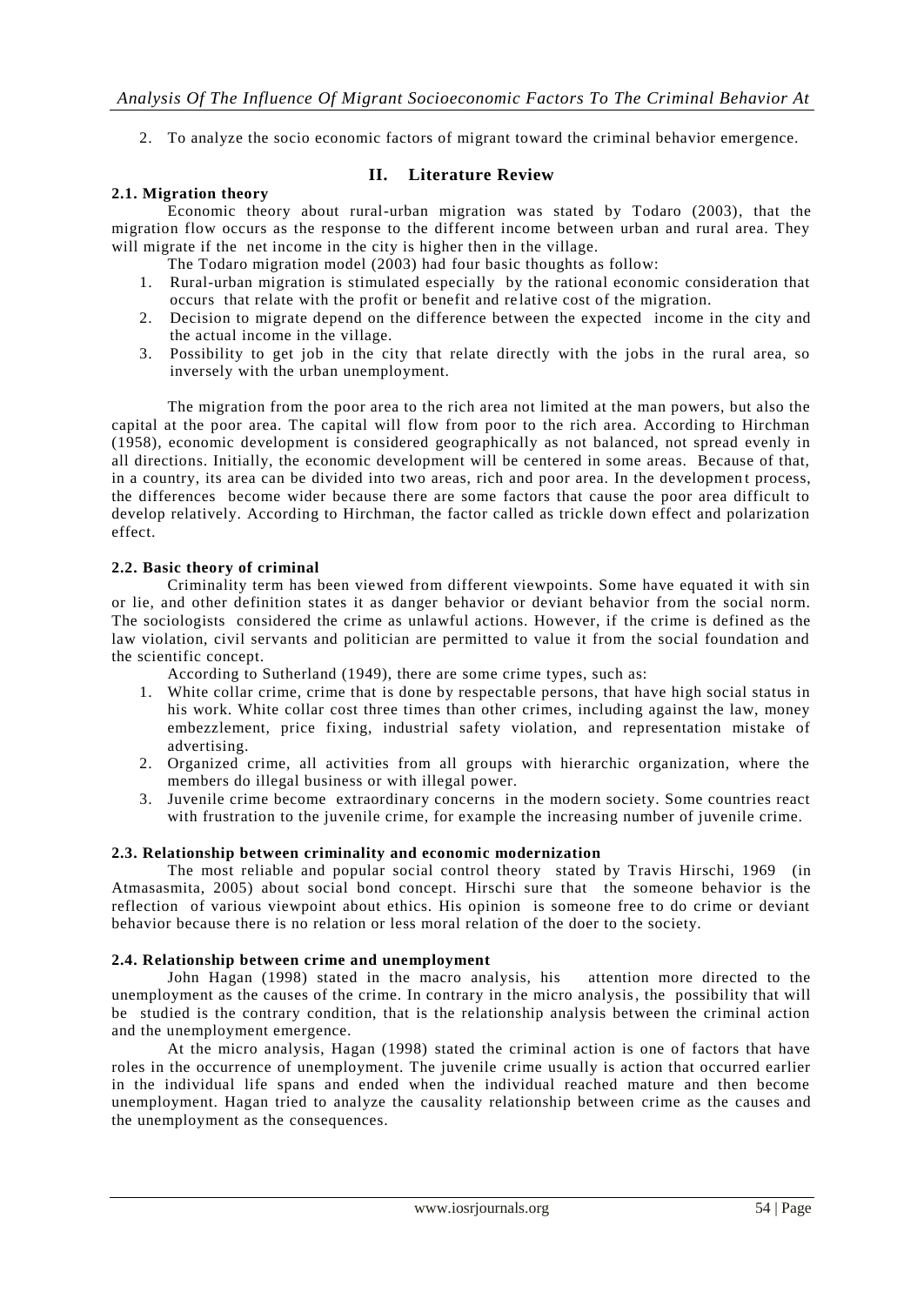## **III. Results And Discussion**

The research focuses on the migrant criminals with socio economic motives. It is along with the view that human being more as homo sociologicus that give emphasis to the interaction or behavior that is more individual and not give emphasis to the institutional environment or the rule of games, that impact to the behavior and performance of economic player.

The informant experiences in getting the last job, 27.2% stated as easy, 48.8% stated as rather difficult to get job and 24.24%stated as difficult to get job. The informant difficulty in getting job because of the less job location availability, intense competition, low education that influence the low skill for work.

Unemployment is individual that enter into workforce (15 to 64 years old) that finding for job and not getting yet. Individual that is not finding for job for example housewife, junior and senior high schools students, university students, and etc because of something they do not /yet need job.

Informants do not have job of 8 persons, because lack of skills 37.5%, while the 62.5% informants do not have job because as the housewife, new graduate, retired, and follow their children.

Beside husband, wife, and children the respondents have many other dependents such as parents/parent in law, and nephew. From the average of the respondent's dependents between 1 -6 persons out of their family. It showed the many dependents indicated the many expenditures to fulfill the living needs than those with less dependents. The more dependents the more economic burden of the respondents, that will impact to the criminal behavior of the respondents. The difficulty in fulfilling the living needs will have great impact to the informant family.

| ents amount of informant beside husband/wrie and children |                       |        |               |  |  |
|-----------------------------------------------------------|-----------------------|--------|---------------|--|--|
| No                                                        | beside<br>Dependents  | Amount | $\frac{0}{6}$ |  |  |
|                                                           | husband/wife/children |        |               |  |  |
|                                                           |                       |        | 21.43         |  |  |
| $\mathcal{L}$                                             |                       |        | 21.43         |  |  |
| $\mathcal{R}$                                             |                       |        | 14.29         |  |  |
|                                                           |                       |        | 28.57         |  |  |
|                                                           |                       |        | 7.14          |  |  |
| -6                                                        | h                     |        | 7.14          |  |  |
|                                                           | Total                 | 14     | 100%          |  |  |

| able |  |
|------|--|
|------|--|

The dependents amount of informant beside husband/wife and children

Source: processed data, 2012

The modernization of attitude shifting process and mentality as the societal members to be able live with today demand. According to Widjojo Nitiastoro (in Rahardi 2012), modernization is total transformation from traditional life pre modern in the technological term and social organization to the economic and political pattern (Rahardi 2012). In here it will be continued the modernization to learn and study the attitude and opinion or aims to change the technology, that is to change the socio economy of the community.

The special modernization definition refer to the underdeveloped society to and depicting their effort to run after the underdevelopment from the developed society to live side by side with them in the same historical period in the global community. With other word, modernization depicts the movement from the periphery to the core of modern society.

| 'able ´ |  |
|---------|--|
|---------|--|

Informant living standard after live in Surabaya

| No | Condition after live in Informant<br>Surabava |    | $\frac{0}{6}$ |
|----|-----------------------------------------------|----|---------------|
|    | Unchanged                                     | 36 | 48.65         |
|    | Improved                                      | 25 | 33.78         |
|    | Decreased                                     |    | 17.57         |
|    | Total                                         | 74 | 100%          |

Why the respondent's living standard still unchanged after live in Surabaya, it is caused by the migration goals not to improve the economic/income but the interest to the urban culture that is more modern than at the rural area, expect to change the appearance and character so will not considered as old fashioned.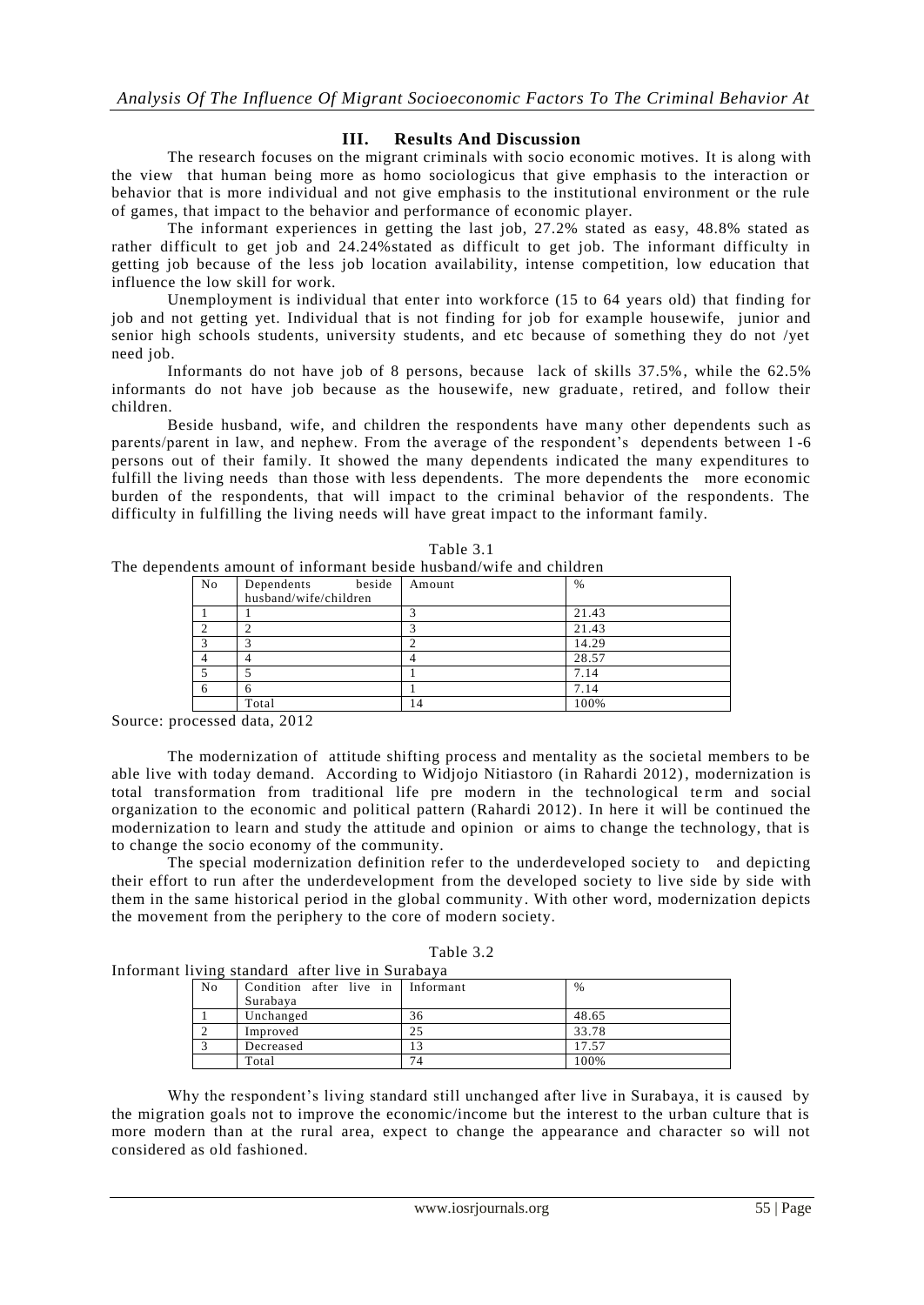While 17.57% informant experience the decreasing income after migrated to Surabaya in general when did the migration did not have the needed skills to get available jobs in Surabaya.

Each person or family has needs scale that is influenced by income. The income condition of individual will influence their consumption. The higher income then the higher amount of good that will be consumed. If the consumption want to be increased while the income is unchanged then the saving will be used, then the saving will decrease.

In general, it can be said that the facing problems in the society come from the unlimited needs. Usually people never satisfied with the goods they obtain and achievement they get. If the past desire and needs have been fulfilled then the new desires will emerge. In the poor country it is normal. Food consumption still low and housing less sufficient that encourage the society to reach higher living standard.

| `able |
|-------|
|-------|

| No             | Criminal case types | Amount         | $\%$  |  |
|----------------|---------------------|----------------|-------|--|
|                | Theft               | 24             | 32.43 |  |
| $\overline{c}$ | Drugs               | 13             | 17.57 |  |
| 3              | Gambling            | 21             | 28.38 |  |
| 4              | Murder/abortion     | 2              | 2.70  |  |
| 5              | Threat              |                | 1.35  |  |
| 6              | Counterfeit money   |                | 1.35  |  |
| 7              | Rape                | $\overline{c}$ | 2.70  |  |
| 8              | Embezzlement        | 3              | 4.05  |  |
| 9              | Cold steel          |                | 1.35  |  |
| 10             | Deception           | 3              | 4.05  |  |
| 11             | Selling pirated VCD |                | 1.35  |  |
| 12             | Molestation         | $\overline{c}$ | 2.70  |  |
|                | Total               | 74             | 100%  |  |

Criminal case types done by informants

Source: Processed data, 2012

Many possibilities that become the causing factors as background for someone do bad or deviant things. Because of that, also with the informant behavior, there are some things that become motives or background. Based on the results, in outline there are 3 causing fact ors that is economic factor (get money/goods), environmental factors or get on bandwagon (filling the spare time), leisure factor (want to feel drugs), and personal factor (dissatisfied feeling)

In the case motorcycle theft, informants do criminal actions because of getting bandwagon when they work for building construction. He just get on bandwagon or imitate what his friend do, it is recognized frankly that all the things are done in enjoy.

In the case of drug usage, the background for doing the action is the enjoyment factor only and done to get spirit satisfaction.

From the table 3.3 above, the crime types that done by informant such as: theft (32.43%), gambling (28.38%), drug (17.57%), embezzlement (4.05%), deception (4.05%), rape (2.70%), molestation  $(2.70\%)$ , murder/abortion  $(2.70\%)$ , threat  $(1.35\%)$ , counterfeit money  $(1.35\%)$ , cold steel (1.35%), selling the pirated VCD (1.35%). From the eleven crimes done by the informants, the economic motives still dominate the done crimes.

Economic factors as the results shown become the dominant factors for the criminal action emergence. From the results, the informant benefit after doing the crime to get money/goods (70.27%), fell the spare time (5.41%), wan to feel the drugs (8.11%), and dissatisfied (16.22%) do murder and molestation. Not little from the informant that do the crime for their economic income. In the economic situation like now, where the competition in a very field is very strong, the economic factors should become the goals that want to be reached for everyone especially for the informant, to support their welfare.

Motivation to do crime in general, to get money or economic needs. The economic model for the crime is standard model from the decision making where individual select between criminal activities or legal activities based on utility expectation for each activity. It can be assumed that the involvement in the criminal activities is the results of individual optimization behavior to incentives.

Among various factors that influence the individual decision to involve in the criminal activities is (1) benefit expectation from the crime or wage from the legal work (2) risk to be caught and prosecuted, (3) the punishment time, and (4) opportunities in the legal activities.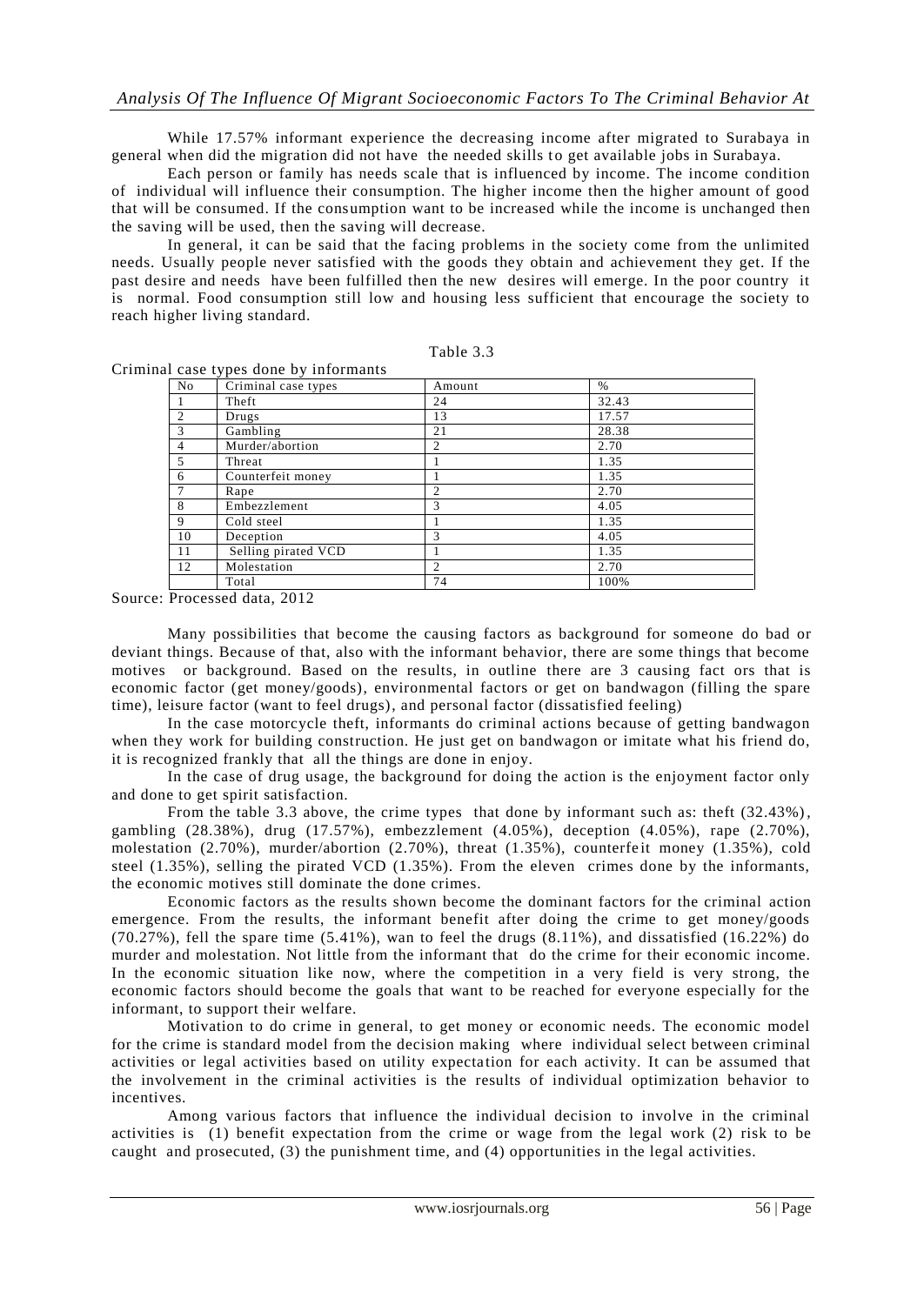The risks that are felt by informant when caught by the police, they re gretted their actions with various disadvantages: pass on their family  $(8/11)$ , do not work (63.51%), moral disadvantages (2.70%), get prison punishment (18.29%), and separated from the family (18.92%).

By determining an equation to get incentives in dec ision to do crimes is the natural initial step in analyzing for the crime as model that is important from all the things is reward that is relative from the criminal activities and legal activities. For example, economic model look at the criminals doers in doing criminal action if the benefit expectation from the criminal activities more than the legal activities.

Crime is the results of negative deviant behavior that able to endanger individual interest of societies and state that disturb order and security in the society. The informant motives to do crime such as a) to fulfill economic needs when do not work in the case of theft (18.92%) b) entertain themselves in the case of drug and gambling (5.41%) c) add working spirit in case of drug (5.41%), d) get additional money by selling togel gambling (27.02%) e) do for fun to use drug (8.11%) f) constrained to get becak passenger they are ordered to by togel number and stealing  $(2.70%)$  g) spontaneity / revenge in case of theft, murder, threat, molestation  $(6.76%)$  h) get on bandwagon when steal motorcycle and drug (9.46%) i) unaware to do motorcycle seizure (1.35%) j) abortion because the girlfriend want to continue the national test (1.35%) k) evil desire to do rape (2.70%) i) tighten the friendship of togel gambling and drug (4.06%) m) adding sexual satisfaction with drug  $(2.70\%)$  o) finding profit from the selling of pirated VCD  $(1.35\%)$ , p) to pay boarding house fee (1.35%) q) trapped in dept in case servant stealing the employer goods  $(1.35\%)$ 

The economic factors as research results shown is the dominant factors for the criminal actions. In the economic situation like this, where the competition is intense , economy become one of goals to be achieved by everyone especially for women. In effort to reach the goals, sometimes with good and honest way, but some also do with short cut way, and become the criminal doers.

The reality in line with the criminal cause theory. According to the socialist thought, that the crime emerges because the economic pressure. Someone become bad when be trapped in the economic problems, such as poor, unemployment, employment termination.

The differences between poor and rich is the economic symptoms, and also with the differences between entrepreneurs, job, labor, unemployment also the economic symptoms too. The differences sometime are very prominent cause the tension in the societies, conflict so produce crime.

In the explanation of above case, it is found that there are some one that do the drug abuse because of the enjoyment fulfillment. For them, the actions just to fulfill their satisfaction.

The causing factors is the presence of high biological encouragement, and also become the part of internal factor. Libido of husband make him doing something a gainst the law as stated by Sudarto, that "criminality come from the imbalance between desire (libido) and the satisfaction possibility"

Each normal economic model stated that the crime depend on (1) legal and illegal opportunities (2) possibility to be caught and (3) punishment level, in the terminology of Richard Freeman in "The Economics of Crime" (1999) at Handbood of Labor Economics, they concerned about intrinsic. So, hard punishment and the improvement of work opportunities of the criminal doers should be improved together to decrease the crime. Of course, it assumes that crime and job are determined by similar factor and that the higher income from the legal business improve the job opportunities. Initial work implemented the model of time period allocation that is static to analyze the criminal actions. With other word, crime and work are considered as substitute activities, if individual allocates more time for work, he will has less time to do crime because he has less time to do that. The basic economic model of crime is static or comparative -static in the economic jargon because do not consider the criminal doer that is potentially consider more than one time period in taking decision.

In the human being life, the criminal actions always present and will not conclude when there is gap in the social life of the society, but the modus that always changes suitable with the dynamic life. So crime can be occurred because it is influenced by the milieu of someone. It can be proven from the research, that informants that do criminal because of supported by others of 83.78%, informants that do the criminal action because of self support of 13.53%, while the remain of 2.70% do the criminal action because of the family support.

From the results, the informant quantity that do first crime of 71.62%, that do the crime 2 -5 times of 18.92%, that do crime 6-10 times of 6.76%, while that do more than 11 times of 1.35%.

Crime that done by family, because family is the place for the personality formation, internalization, where people learn good or bad. If the internal and external control is weak,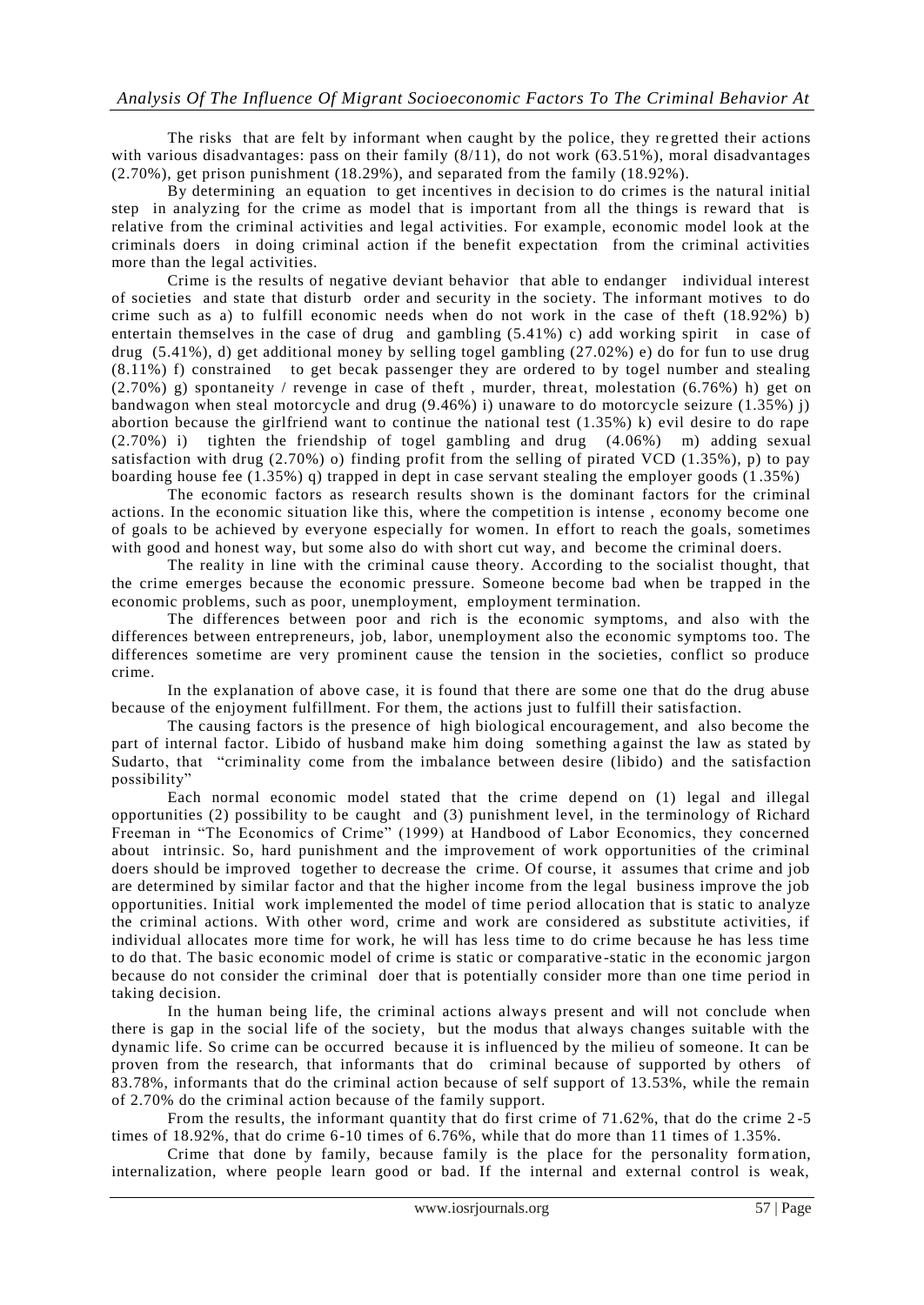alternative to reach the goal is limited, then there will be delinquency, it is something that occurred rarely. Human being is given control so do not do violation, because of that adequate socialization process will decrease the delinquency. Because, in here the education process is done to someone that taught to control the impulse. Beside that, the internal and external control should be strong, and also strong law abiding.

## **Socio economic condition of the criminals after migrated to the Surabaya city**

The factors at the original place of migrant or at the destination can be negative or positive factors. The factors at the original place of the migrant can be the factors that encourage to go out or not. At the destination the factor can be in the form of attracting force so someone want to come or reject someone to come. The infertile land, low income at the original place of migrant become the encouragement to move. But the tight clannish, compact social environment become the restraints not to move.

High wage, interesting job opportunities at the destination become the attracting factors to come there but uncertainty, facing risk, uncertain land ownership and etc become the inhibiting factors to move to the migrant destination. The long distance, unclear information, non smooth transportation, bad bureaucratization are the inhibiting factors. At other side, there is information about easiness, such as transportation easiness and others become the supporting factors.

The results showed that informant stated various reason to move to the Surabaya city as follow: living standard improvement / job finding / earn the life/ try fortune (67.57%), follow the husband/wife (10.82%), follow parents (9.46%), for proper living (4.05%), low income in the village (2.70%), take care for the schooling children  $(1.35\%)$ , for business  $(1.35\%)$ , for study (1.35%), follow the children (1.35%)

The area that will be the destination in doing urbanization usually is big city with high density and developed either in economy or education. Society determine the destined area not only based on the their own thought or will, but in general come from the strong influence. The influence usually in the form of allurement that come from the around persons that do urbanization before, information in media about the destined place, personal dream, pressure of economic needs, and etc. The influences usually come from the original area to encourage the society or the destination that become attractive power for the societies to do urbanization.

The results showed that the factors that influence the informant to move to Surabaya such as : parent  $(33.78\%)$ , friend  $(24.32\%)$ , husband/wife  $(22.98\%)$ , relatives  $(12.17\%)$ , children (4.05%), others (2.70). Encouragement from around person that do urbanization before that encourage the informants to the urbanization to Surabaya.

After move and domicile in Surabaya, the respondent endure to live there because have enough wealth. The wealth such as motor cycle, house, saving, etc. Data from table 5.31 above, informants that have motorcycle 35.13%, houses 27.03%, saving 18.91%, and 14.86% informants have other wealth such as small shop, shop, catering business, laundry etc.

One of the ways to value the welfare improvement of the population in country or area by looking at the income per capita of the population. The higher income per capita the higher welfare and purchasing power of the population.

#### **The relationship between socio economic factors of migrant with the criminal actions**

From the explanation above, the socio economic factors of migrant such as:

- a. From the age, criminal doer of 25-40 years old, it showed that they are considered as mature and productive when be viewed from the manpower. Mature in this case they have family, and male, and required as the family head, that give earning for the family member prosperity.
- b. The criminal doers are dominated by Javanese and maduranese ethnic with education level of elementary school, junior high school, and senior high school.
- c. The respondent religions mostly islam and Christian, with their belief level to pray of 47.30%, seldom to pray 13.51%, while the remain 39.19% with moderate belief level.
- d. Economic status of respondent of 89.18%, with income less than Rp 1.000.000 with work type of porter and trader. It influence to the family prosperity with the dependents of 3 -4 persons.
- e. The crime types that mostly done by respondent, such as theft, drug, and gambling. The criminal behaviors bring much benefit from economic side
- f. Motivation to do the crime to get money and to fulfill other economic needs.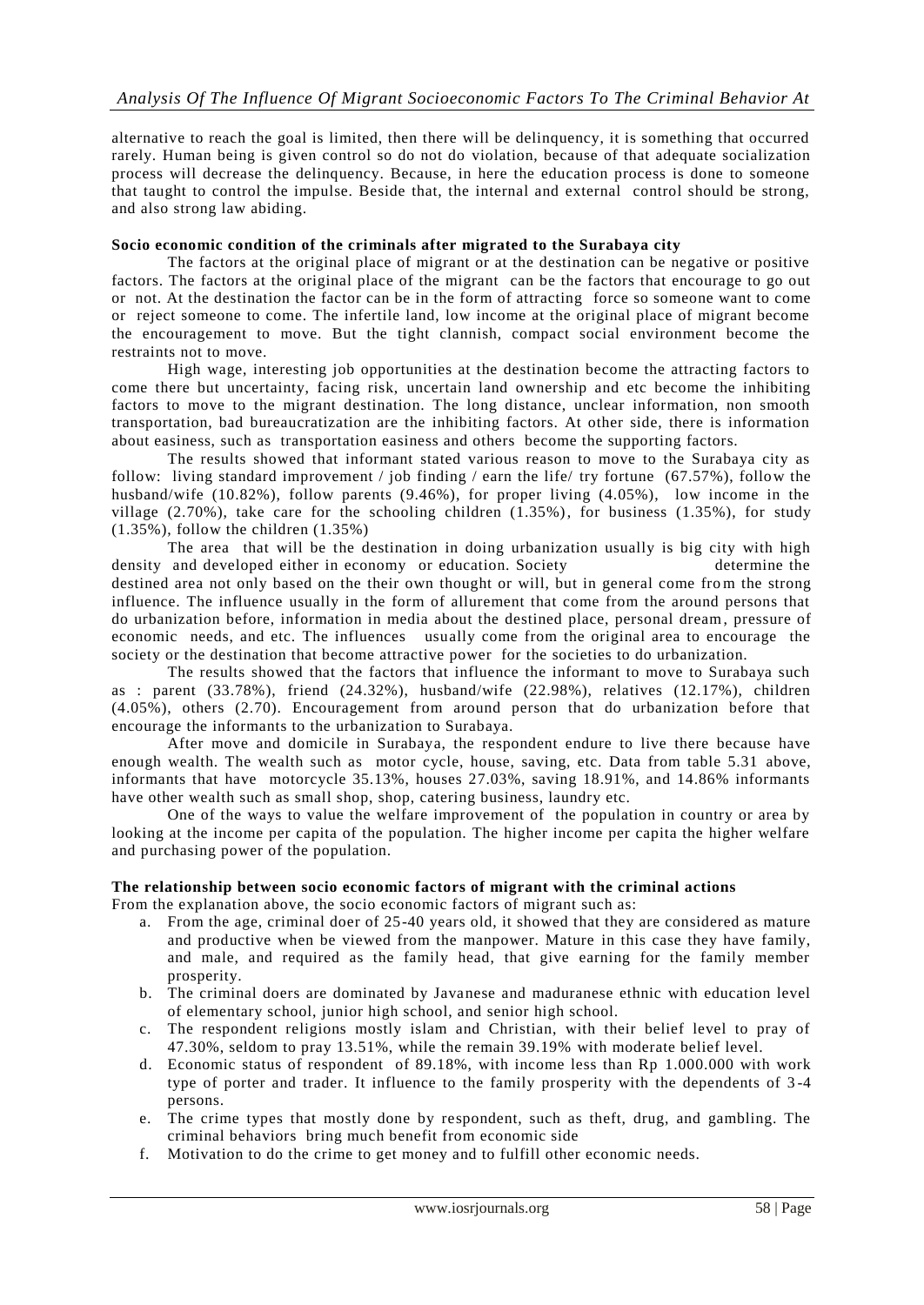g. Reason to migrate to Surabaya because want to improve the living standard or economic improvement.

## **IV. Conclusion And Recommendations**

The socio economic condition of the criminals after migrated to the Surabaya city still constant with reason because interested in the more modern urban culture and want to be appeared as urban persons, while migrant with increasing welfare because higher income. While migrants with decreasing welfare because they do not have skill to get job.

Socio economic factors of migrants that impact the criminal behaviors because the graduate of Junior high school / aliyah is not vocational education so do not have skill when doing work, crime can not be determine by the living period in Surabaya city but because of the disappointment in reaching the welfare, the criminal behavior do not consider the religious precept and the pray intensity, the moderate job sustainability with less income, the difficulty to get job because the less work place availability, intense competition, many dependents out of family, and influenced by the someone milieu.

The criminal motives such as : get additional money by selling togel gambling, fulfill the economic needs when do not work in case of theft, get on bandwagon when do the motorcycle theft and drugs, get on bandwagon in drug, spontaneity / revenge in case of theft of family /murder/threat/molestation, self entertainment in case of drug and togel gambling, add working spirit in case of drugs use, tighten the friendship in the togel gambling and drugs, evil desire to do rape. Constrained to get becak passenger be ordered to buy togel gambling and steal. Add sexual satisfaction with drug, unaware in doing motorcycle seizure, find profit by selling pirated VCD, trapped in debt for case the servant steal the employer goods.

The criminal action always present and will not conclude during there is social gap in the societal life, only the modus that changes suitable the dynamic life. So the crime can be occurred because influenced by the someone milieu. Those that support the criminal action: others 83.78%, self 13.53%, and family 2.70%. The quantity of criminal action: once 71.62%, 2-5 times 18.92%, 6- 10 times 6.76%, more than 11 times 1.35%.

The reason to migrate to the Surabaya: to increase living standard/ job finding / job finding / earn the life/ try fortune (67.57%), follow the husband/wife (10.82%), follow parents (9.46%), for proper living (4.05%), low income in the village (2.70%), take care for the schooling children (1.35%), for business (1.35%), for study (1.35%), follow the children (1.35%)

The wealth that make them endure to live in Surabaya: motorcycle 35.13%, houses 27.03%, saving 18.91%, and 14.86% informants have other wealth such as small shop, shop, catering business, laundry etc. The reason to migrate to Surabaya: :iving standard improvement / job finding / earn the life/ try fortune, follow the husband/wife, follow parents, for proper living, low income in the village, take care for the schooling children, for business, for stud, follow the children. Decision to migrate is influenced by: parent (33.78%), friends (24.32%), husband/wife (22.98%), relatives (12.17%), children (4.05%), etc (2.70%).

#### **SUGGESTION**

- a. Modern culture and urban life today become the goals to migrate to the Surabaya city, then it is suggested to the city government of Surabaya to do limitation for the enter of new comer, with socialization that the modern urban life able to grow out of Surabaya.
- b. Give suggestion to the education agency to give skill curriculum for Senior High School/ Aliyah that do not continue to the higher education, so the graduate of Senior High School / Aliyah have sufficient skills to work.
- c. Suggestions to the government through Department of Religion to increase the speech about the improvement of belief to God, so people will afraid to go to hell if doing criminal action.
- d. The criminal actions always present and will not conclude when there is gap in the social life of the society, but the modus that always changes suitable with the dynamic life. So crime can be occurred because it is influenced by the milieu of someone, either other people or family, to be suggested to increase extension about the importance of education and to build good family.
- e. To overcome the crime, the Indonesian Police should cooperate with self security parties, to increase patrol continuously.
- f. To increase the living standard by trying fortune in the urban area today can be inhibited by giving skill education, so people do not need to migrate to sell their work (production).